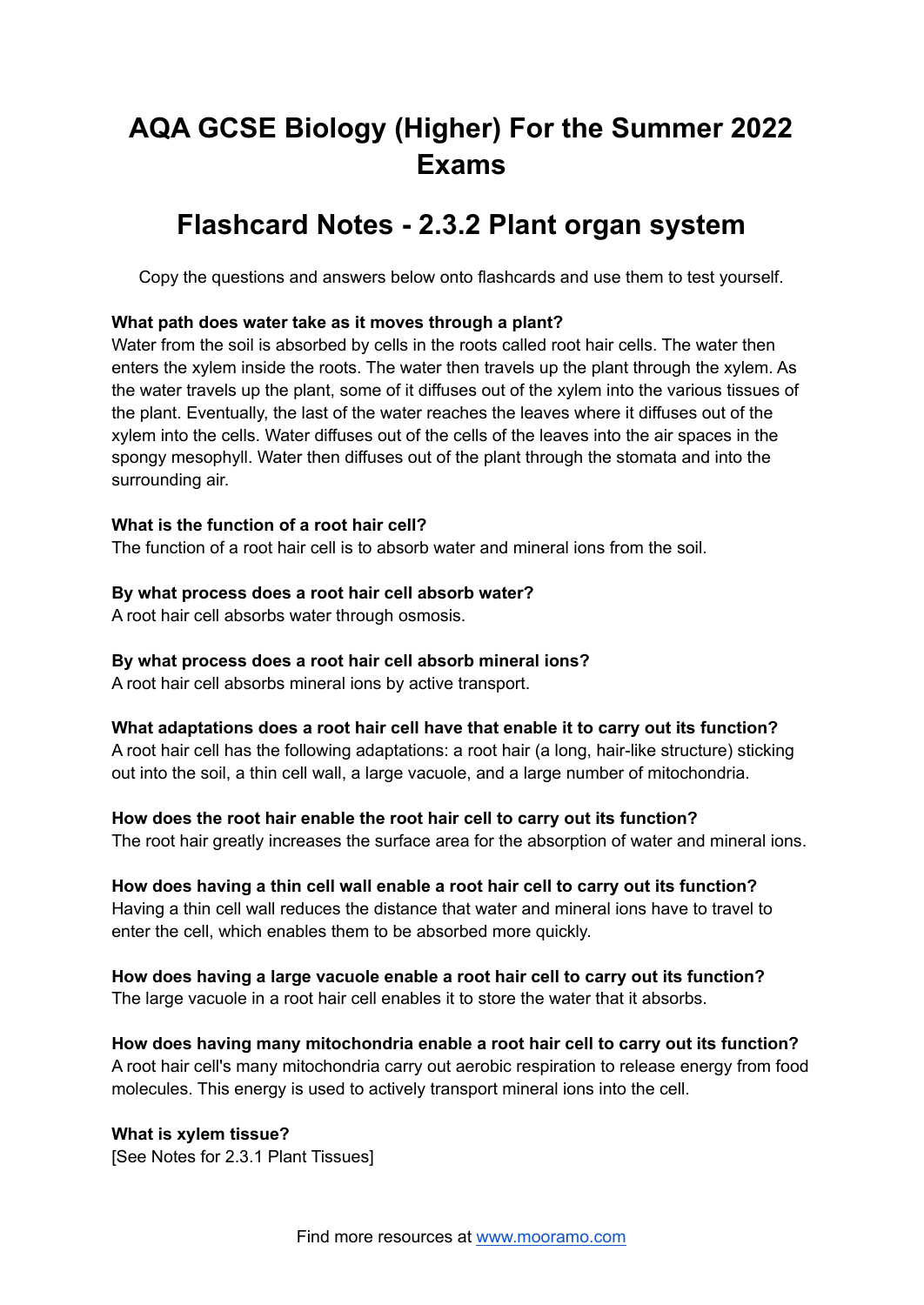#### **How is xylem tissue adapted for its function?**

[See Notes for 2.3.1 Plant Tissues]

**What is phloem tissue?** [See Notes for 2.3.1 Plant Tissues]

#### **How is phloem tissue adapted for its function?**

[See Notes for 2.3.1 Plant Tissues]

#### **What is transpiration?**

Transpiration is the evaporation of water from a plant. Most transpiration takes place in the form of water vapour evaporating out of the leaves through the stomata.

#### **Which factors affect the rate of transpiration?**

The following factors affect the rate of transpiration:

- Temperature
- Humidity (the concentration of water in the air around the plant)
- Wind speed
- Light intensity

#### **Describe the effect of temperature on the rate of transpiration.**

The higher the temperature, the higher the rate of transpiration.

#### **Explain the effect of temperature on the rate of transpiration.**

As the temperature increases, the kinetic energy of the water molecules increases, meaning that they diffuse out of the leaf more quickly.

#### **Describe the effect of humidity on the rate of transpiration.**

The higher the humidity, the lower the rate of transpiration.

#### **Explain the effect of humidity on the rate of transpiration.**

As the humidity increases, the concentration gradient for water between the inside of the leaf and the outside of the leaf decreases. Therefore, water diffuses out of the leaf more slowly.

#### **Describe the effect of wind speed on the rate of transpiration.**

The higher the wind speed, the higher the rate of transpiration.

#### **Explain the effect of wind speed on the rate of transpiration.**

As water diffuses out of the leaf, it enters the layer of air on the outer surface of the leaf, causing the water concentration in that layer of air to increase (making it more humid). Wind blows this layer of air away, replacing it with fresh air. The higher the wind speed, the more quickly the humid air is blown away and replaced, and therefore the higher the concentration gradient, resulting in a higher rate of transpiration.

#### **Describe the effect of light intensity on the rate of transpiration.**